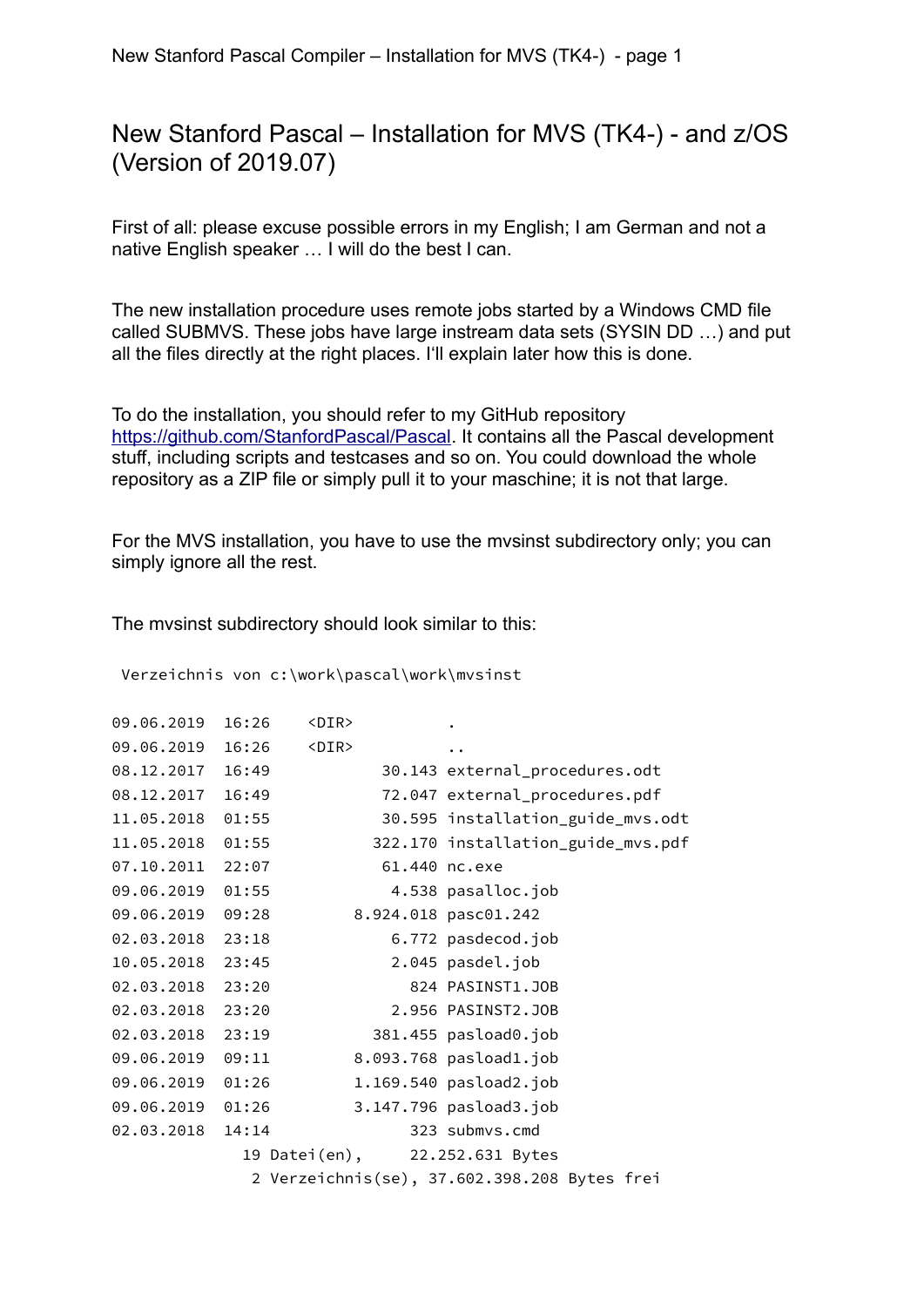Most important are the files PASLOAD1.JOB, PASLOAD2.JOB and PASLOAD3.JOB, which contain all the compiler stuff. But the other files with the JOB extension are important as well.

| $PASLOAD1.JOB - contains the compiler and the runtime (mandatory)$        |
|---------------------------------------------------------------------------|
| PASLOAD2.JOB – contains test programs and job control to compile them     |
| PASLOAD3.JOB – contains older versions of the compiler (1979, 1982, 2012) |
| and more sample programs                                                  |

Inside the load jobs, there is one large input (instream) data set, which contains data and meta information. This meta information tells the program SPLITMVS which runs inside the job:

- where to put the data (dataset name and member name)
- how it is coded (normal text or hex-coded binary data)

The program SPLITMVS which runs inside the load jobs is a Pascal program. It is transferred to the target machine before the first of the 3 load jobs runs, using a job names PASLOAD0.

At PASLOAD0 time, SPLITMVS is not yet available. That's why in PASLOAD0 a program called PASDECOD does a similar job. PASDECOD is a very limited version of SPLITMVS, written in ASSEMBLER. It is transferred as ASSEMBLER source to the target machine and then assembled there, see PASDECOD.JOB.

That is:

- PASDECOD is transferred as ASSEMBLER source to the target system
- PASDECOD is then used to transfer SPLITMVS to the target system
- SPLITMVS is then used to transfer all the rest (all the compiler stuff) to the target system; SPLITMVS puts everything at the right place
- because SPLITMVS transfers only 80 byte char and object modules, some runs of the linkage editor are needed to build load modules.

See the description of the steps needed to prepare the Stanford Pascal system on Hercules (or z/OS) on the following pages.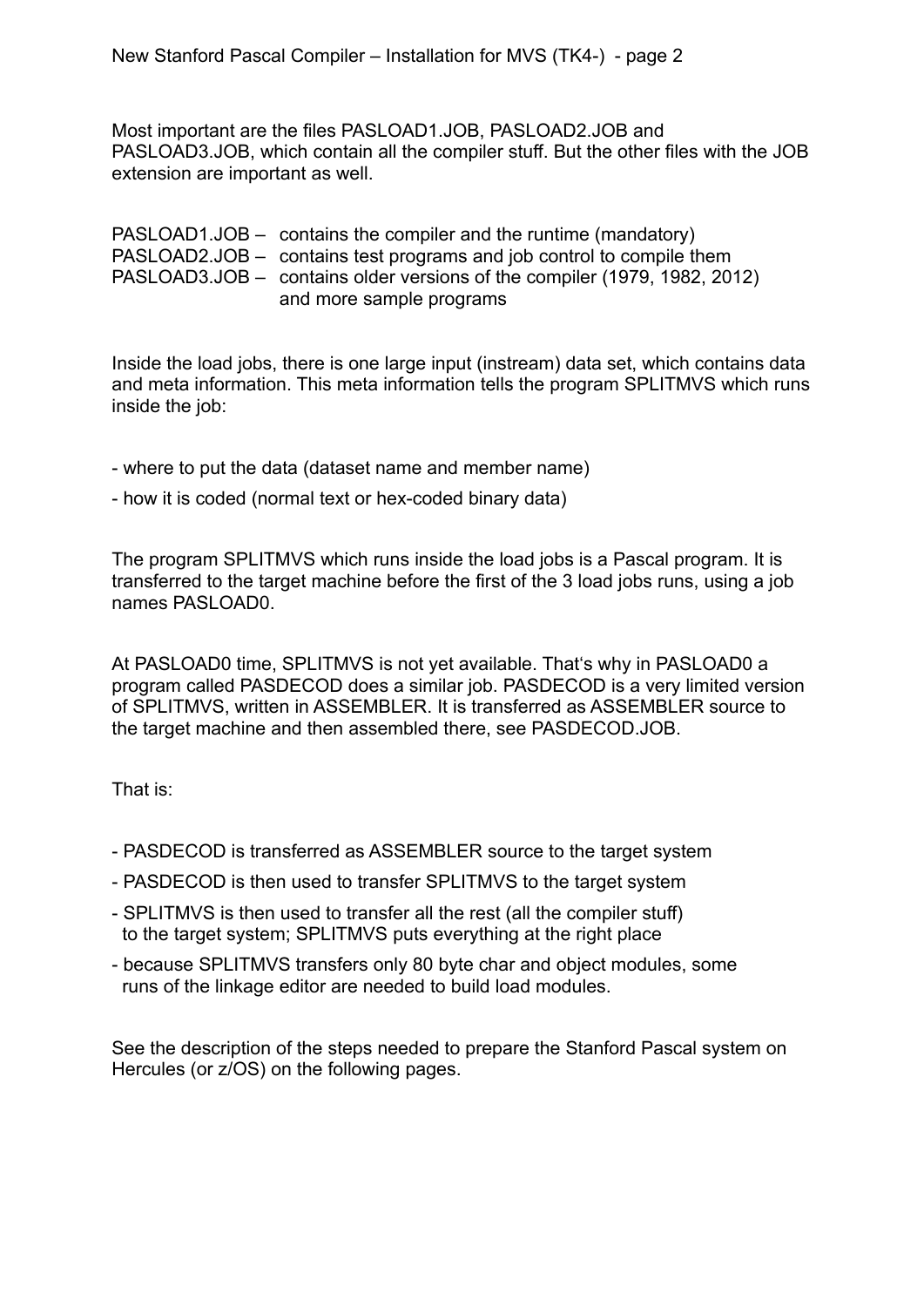### Step 1: General considerations

From some bad experience other users had, I know a little bit about the pitfalls you probably might encounter.

What you need to accomplish in the end: run some jobs on your Hercules or z/OS installation that I prepared for you … but I know nothing about your installation.

Known problems:

a) Codepage

My jobs and programs use the Codepage 850 (ASCII); the installation will work best if your Hercules emulator uses the CODEPAGE 850/1047 setting. I hope that any other setting will do, too. The only character with a possible problem should be the vertical bar which is used for string concatenation; the compiler accepts two different code points for this.

b) Windows dependencies

My files have been built on Windows, and that's why they have CRLF line ends (0x0d0a). If you don't like this (that is, if you are on Unix or Linux), you should change my files before you use them.

My SUBMVS.CMD script sends job control to MVS (on Hercules) using the socket interface; the Hercules configuration line looks like this:

**000C 3505 \${RDRPORT:=3505} sockdev ascii trunc eof**

I use a programm called NC.EXE to send files from Windows to the Hercules machine (which listenes to the port 3505 at localhost). The call of the NC program looks like this in the SUBMVS.CMD script:

**nc -w1 127.0.0.1 3505 <%1**

If you are not using Windows, you will have to find another way to send jobs from your client machine to the Hercules target. Or: you could send the job control files to the target machine using FTP (or another file transfer mechanism). But …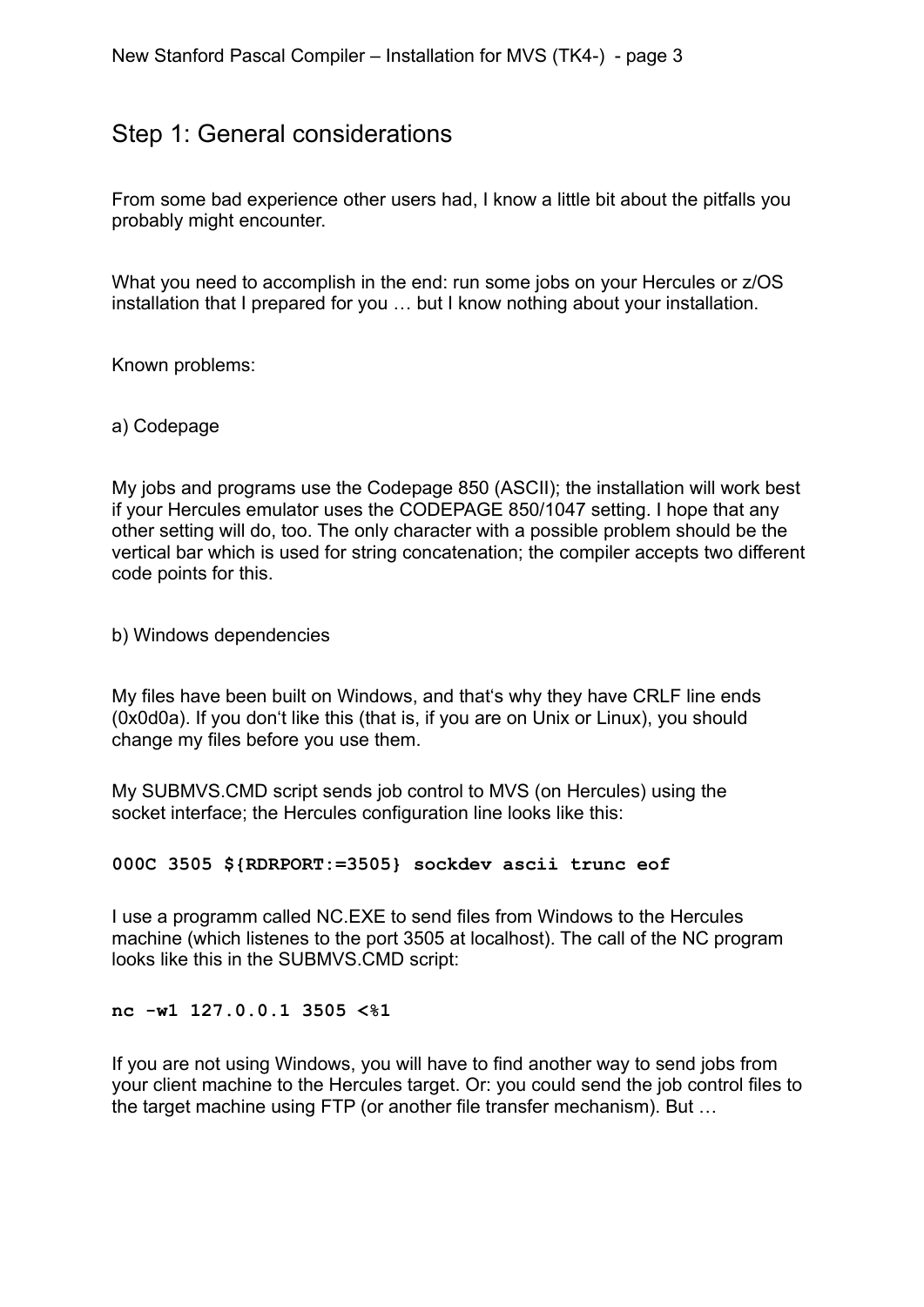c) The jobs are large

The size of the jobs (PASLOAD1 etc.) doesn't matter much, if you send them from your client machine to the Hercules target. Because then, the large instream file will not be stored. Instead, the instream file will be separated by SPLITMVS into smaller files, which are stored directly at the desired place.

But: if you decide to copy the whole job (PASLOAD1, PASLOAD2 etc.) to the target machine, you will probably run into space problems. I don't recommend this. If you absolutely want to do this, then make sure that you have a disk which is large enough to hold the data.

d) The jobs expect the HLQ of the datasets to be PASCALN

if you want another HLQ, see next paragraph …

## Step 2: Choose a HLQ for New Stanford Pascal

Choosing HLQ = PASCALN makes life easier; the distributed jobs will work without change, and the JCL procedures which are distributed in PASCALN.COMPILER.PROCLIB even need no change etc.

Choosing another HLQ (for example HERC01) is possible, of course, but it requires you to change almost every installation job and you will have to specify the HLQ later on every compile job (or change the default in the procs).

For the rest of this paper, I will assume that you choose the standard HLQ = PASCALN.

From this point on, I talk about starting certain jobs most of the time, giving their name. It doesn't matter in general, if the job is started from remote using SUBMVS or a similar script, or from a TSO session (if the job has been transferred to the target machine). But there is one difference: if the job is started from remote, it needs USER and PASSWORD information, to be controlled by RAKF.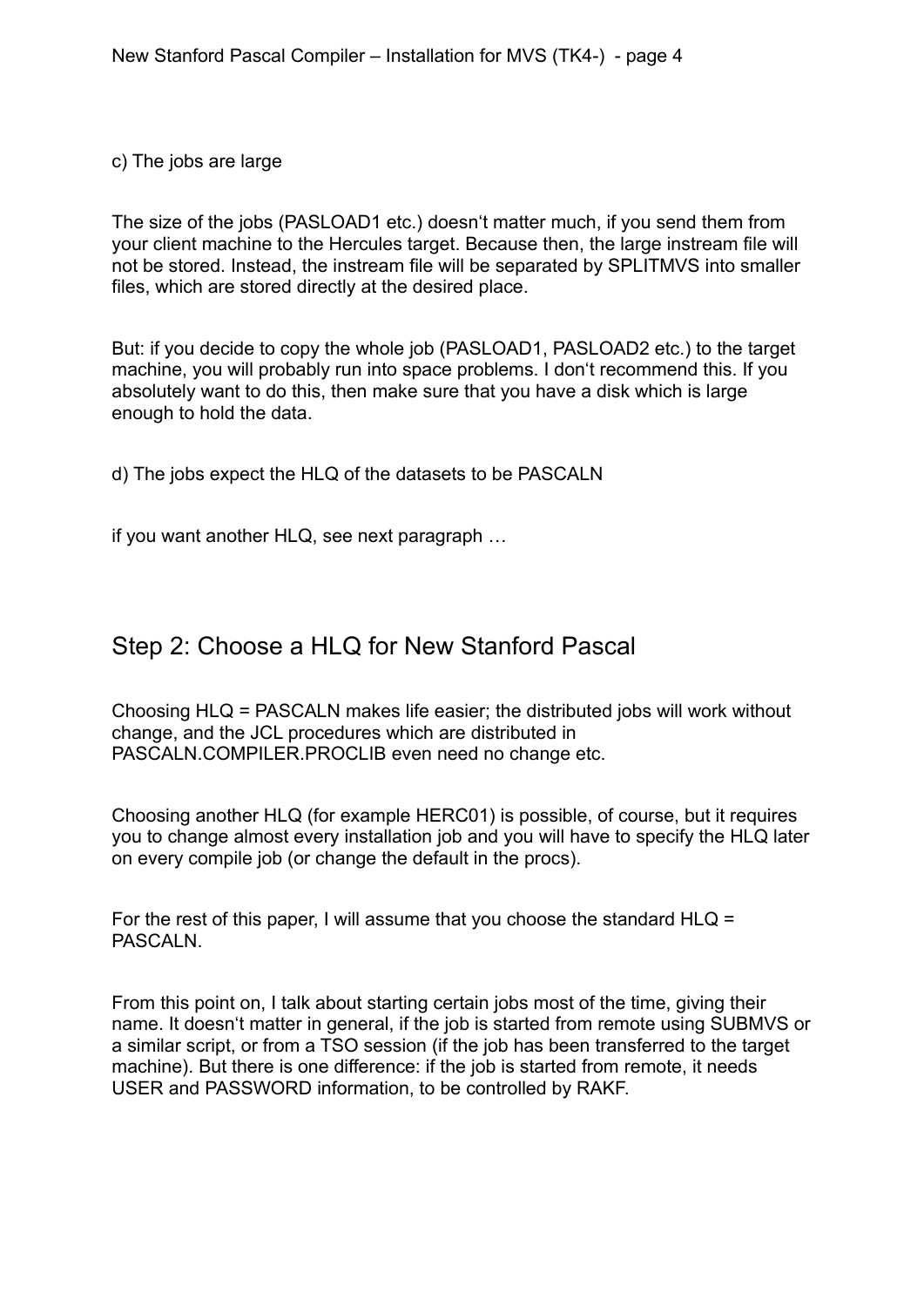### Step 3: Check if you can use the prepared PASC01 volume

For the 2019.07 version, I first tried **another (maybe shorter) installation method:**

The distribution contains **a prepared PASC01 volume** (file PASC01.242), which you can probably add to your Hercules TK4- machine and this way make the PASCAL installation much easier.

If you decide to try this, you should do the following:

a) prepare an empty PASC01.242 volume of type 3350 in your dasd subdirectory: dasdinit pasc01.242 3350 PASC01

b) add this line to your TK4\_.CNF file:

0242 3350 dasd/pasc01.242

c) Start Hercules and run the Jobs **PASDEL** and **PASALLOC** (see later); if you have done this, you will have empty PASCALN-Files on the new PASC01 volume

d) Bring down Hercules and replace the file PASC01.242 in your dasd subdirectory with the file PASC01.242 from the mvsinst subdirectory

e) Start Hercules again; now the Pascal compiler is completely installed and usable. If this works for you, you can skip the rest of the paper or go directly to **Step 13: Verifying the Pascal compiler installation.**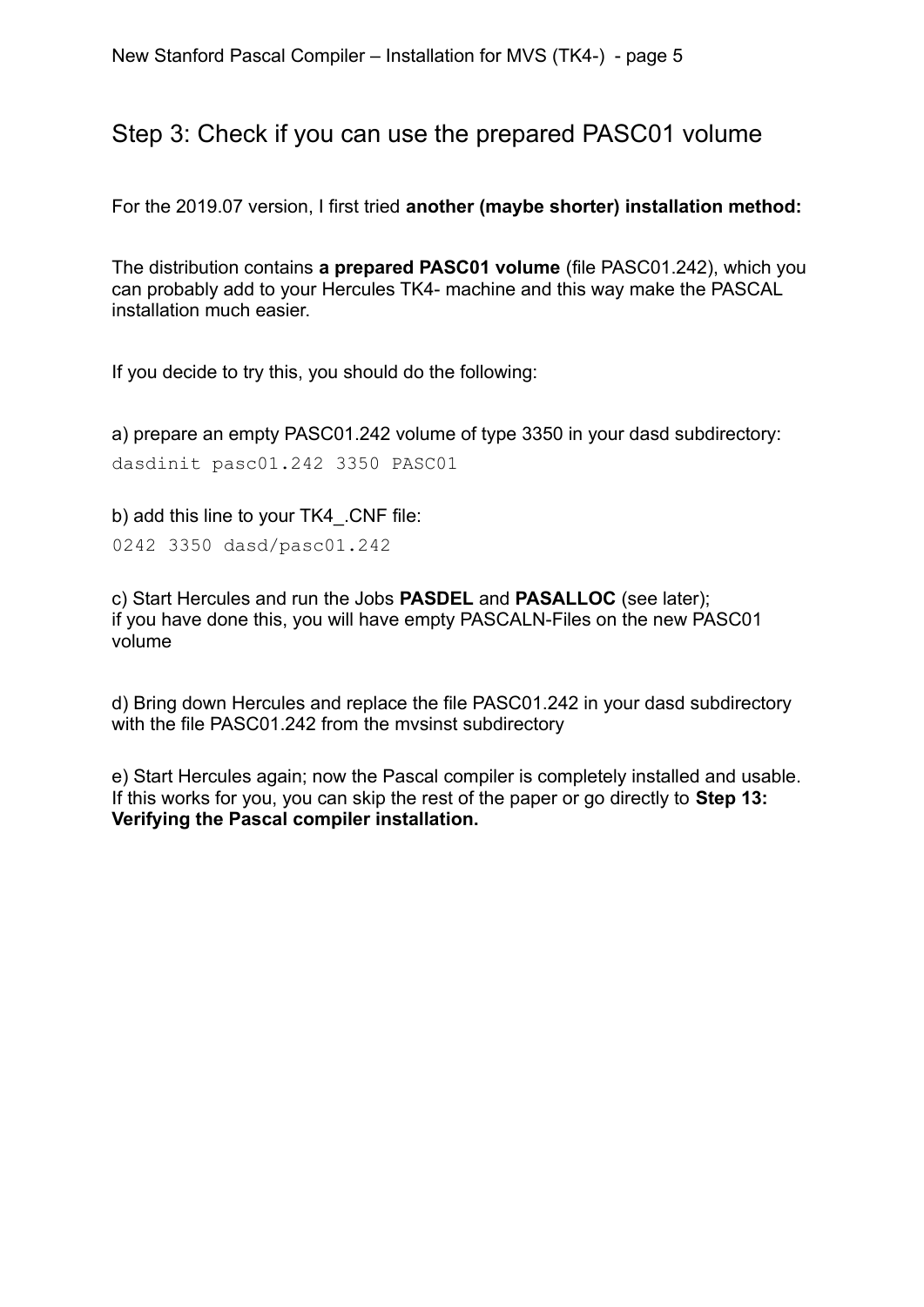## Step 4: Delete an old installation using Job PASDEL

This job deletes an old installation (if present). **Take care !!**

You will have to change the HLQ, if you didn't choose PASCALN.

This can be skipped, if you never installed Stanford Pascal before.

OTOH: this must be done, no matter if you plan to use the prepared PASC01.242 volume or if you plan to use the load jobs PASLOAD1/2/3 etc.

# Step 5: Create datasets for the Pascal system using Job PASALLOC

This job runs IEFBR14 and creates all missing datasets with the proper attributes.

You will have to change the HLQ, if you didn't choose PASCALN.

Caution: the prepared job PASALLOC expects that you have a 3350 volume named PASC01; that's why every DD statement contains a line like this:

// UNIT=3350,VOL=SER=PASC01,

this is meant for the situation where you plan to create an empty PASC01 volume which you replace with the prepared PASC01.242 file in the next step.

If you don't have a PASC01 volume of type 3350 or plan to use another volume, you should change these UNIT and VOL parameters. A simple solution would be UNIT=TSO; in this case TK4- chooses volumes freely from the available volume pool. But then of course you will not be able to switch to the prepared PASC01.242 volume; you will have to execute the PASLOADx jobs instead.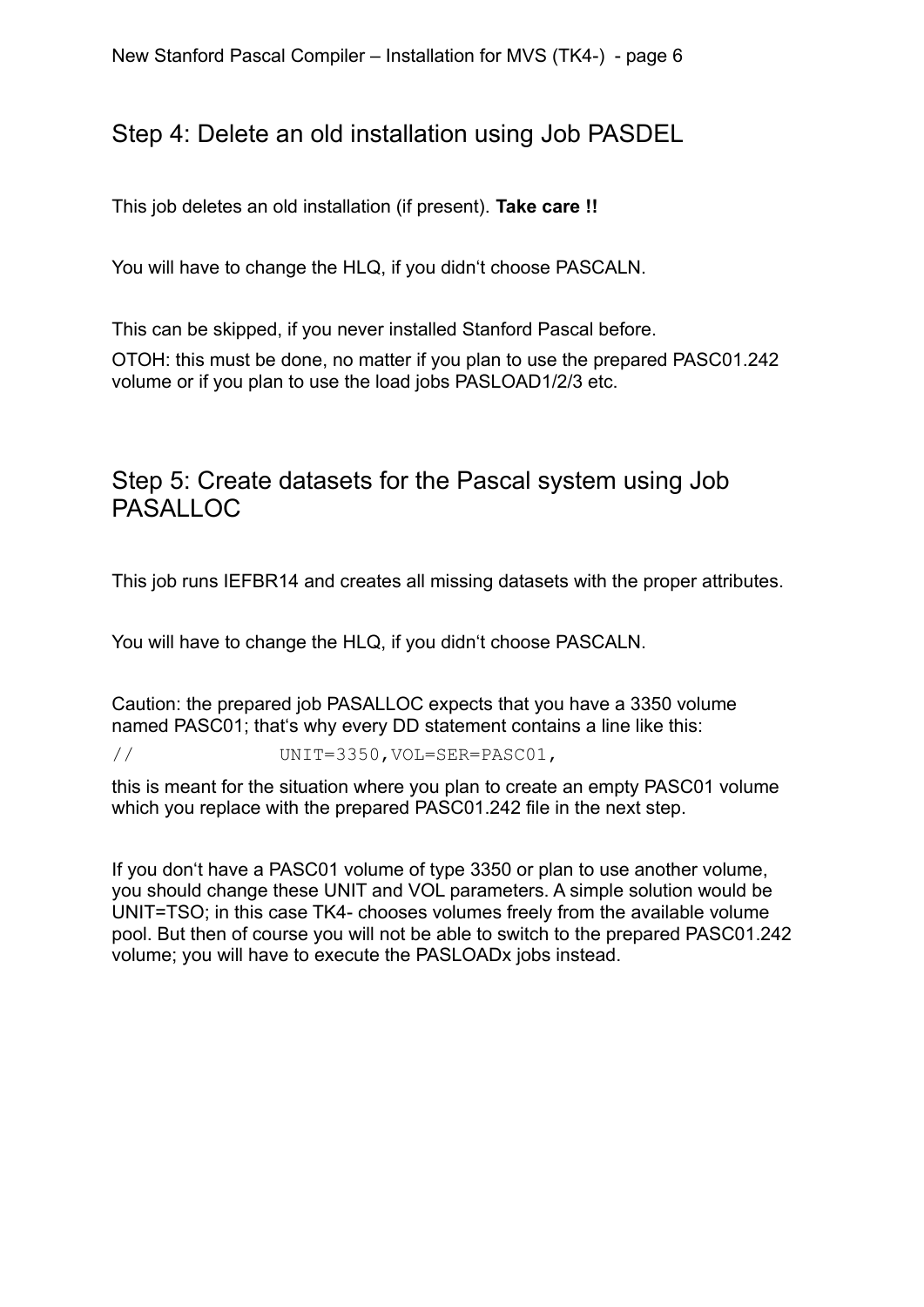After executing PASALLOC, you should see the following datasets starting with PASCALN (here on volume PASC01):

| PASC01=3350-00 CU=3830-02 ------ RFE DSLIST ---------------------              |                 |      |        |                |           |              |               |     | Row 1 of 21      |             |
|--------------------------------------------------------------------------------|-----------------|------|--------|----------------|-----------|--------------|---------------|-----|------------------|-------------|
| Command $==$                                                                   |                 |      |        |                |           |              |               |     | Scroll $==$ > CS |             |
| S DATA-SET-NAME------------ VOLUME ALTRK USTRK ORG FRMT % XT LRECL BLKSZ REFDT |                 |      |        |                |           |              |               |     |                  |             |
| PASCALN.COMPILER.CNTL                                                          | PASC01          | 30   | 8      | P <sub>0</sub> | <b>FB</b> | 26           | $\mathbf{1}$  |     | 80 19040 19160   |             |
| PASCALN.COMPILER.LOAD<br>υ.                                                    | PASC01          | 180  | 131 PO |                | U         | 72           | 3             |     |                  | 19069 19160 |
| PASCALN.COMPILER.MESSAGES                                                      | PASC01          | 30   |        | 3 PO           | FB        | 10           | $\mathbf{1}$  |     | 80 19040 19160   |             |
| PASCALN.COMPILER.PAS                                                           | PASC01          | 1200 | 551 PO |                | FB        | 45           | 4             |     | 80 19040 19160   |             |
| PASCALN.COMPILER.PROCLIB                                                       | PASC01          | 30   |        | 2 PO           | FB        | 6            | $\mathbf{1}$  |     | 80 19040 19160   |             |
| PASCALN.COMPILER.TEXT                                                          | PASC01          | 120  |        | 40 PO          | FB        | 33           | 2             | 80  | 19040 19160      |             |
| PASCALN.DBGINFO                                                                | PASC01          | 120  |        | 67 PO          | FB        | 55           | 2             |     | 80 19040 19160   |             |
| PASCALN.OLDCOMP.CNTL<br>٠.                                                     | PASC01          | 150  |        | 1 PO           | FB        | 0            | $\mathbf{1}$  | 80  | 19040 19160      |             |
| PASCALN.OLDCOMP.SAMPLE                                                         | PASC01          | 150  | 130 PO |                | FB        | 86           | $\mathbf{1}$  | 80  | 19040 19160      |             |
| PASCALN.OLDCOMP.SOURCE<br>ι.                                                   | PASC01          | 300  | 188 PO |                | FB        | 62           | $\mathcal{P}$ | 80. | 19040 19160      |             |
| PASCALN.RUNTIME.ASM                                                            | PASC01          | 60   |        | 32 PO          | FB        | 53           | $\mathcal{P}$ |     | 80 19040 19160   |             |
| PASCALN.RUNTIME.LOAD                                                           | PASC01          | 60   |        | 32 PO          | U         | 53           | $\mathbf{1}$  |     |                  | 19069 19160 |
| PASCALN.RUNTIME.MATHLIB                                                        | PASC01          | 65   |        | 13 PO          | U         | 20           | $\mathbf{1}$  |     |                  | 19069 19160 |
| PASCALN.RUNTIME.MATHTEXT                                                       | PASC01          | 60   |        | 10 PO          | FB        | 16           | $\mathbf{1}$  |     | 80 19040 19160   |             |
| PASCALN.RUNTIME.TEXT                                                           | PASC01          | 60   |        | 16 PO          | FB        | 26           | $\mathbf{1}$  | 80  | 19040 19160      |             |
| PASCALN.TESTPGM.ASM                                                            | PASC01          | 150  |        | 2 PO           | FB        | $\mathbf{1}$ | $\mathbf{1}$  | 80  | 19040 19160      |             |
| PASCALN. TESTPGM. CNTL                                                         | PASC01          | 150  |        | 8 PO           | FB        | 5            | $\mathbf{1}$  |     | 80 19040 19160   |             |
| PASCALN. TESTPGM. LOAD                                                         | PASC01          | 150  | 126 PO |                | U         | 84           | $\mathbf{1}$  |     |                  | 19069 19160 |
| PASCALN. TESTPGM. PAS<br>Τ.                                                    | PASC01          | 150  | 101 PO |                | FB        | 67           | $\mathbf{1}$  |     | 80 19040 19160   |             |
| PASCALN.TESTPGM.TEXT                                                           | PASC01          | 150  |        | 1 PO           | FB        | $\Theta$     | $\mathbf{1}$  |     | 80 19040         |             |
| TOTALS:<br>**END**                                                             | 3365 TRKS ALLOC |      |        | 1462 TRKS USED |           |              |               |     | 29 EXTENTS       |             |

This is in fact NOT the initial view, but some time later, when the volume has been replaced with the prepared PASC01.242 volume from the mvsinst subdirectory; but the initial view looks much the same, with different numbers of allocated and used tracks (ALTRK, USTRK).

Once again:

the simple solution at this point, if you have all the files allocated on the type 3350 volume PASC01, would be:

- bring down Hercules

- replace the file PASC01.242 on subdirectory dasd with the prepared file PASC01.242 on subdirectory mvsinst

- start Hercules again
- and you're ready (go to Step 13)

If you don't want to do this for whatever reason, you will have to continue with the next steps.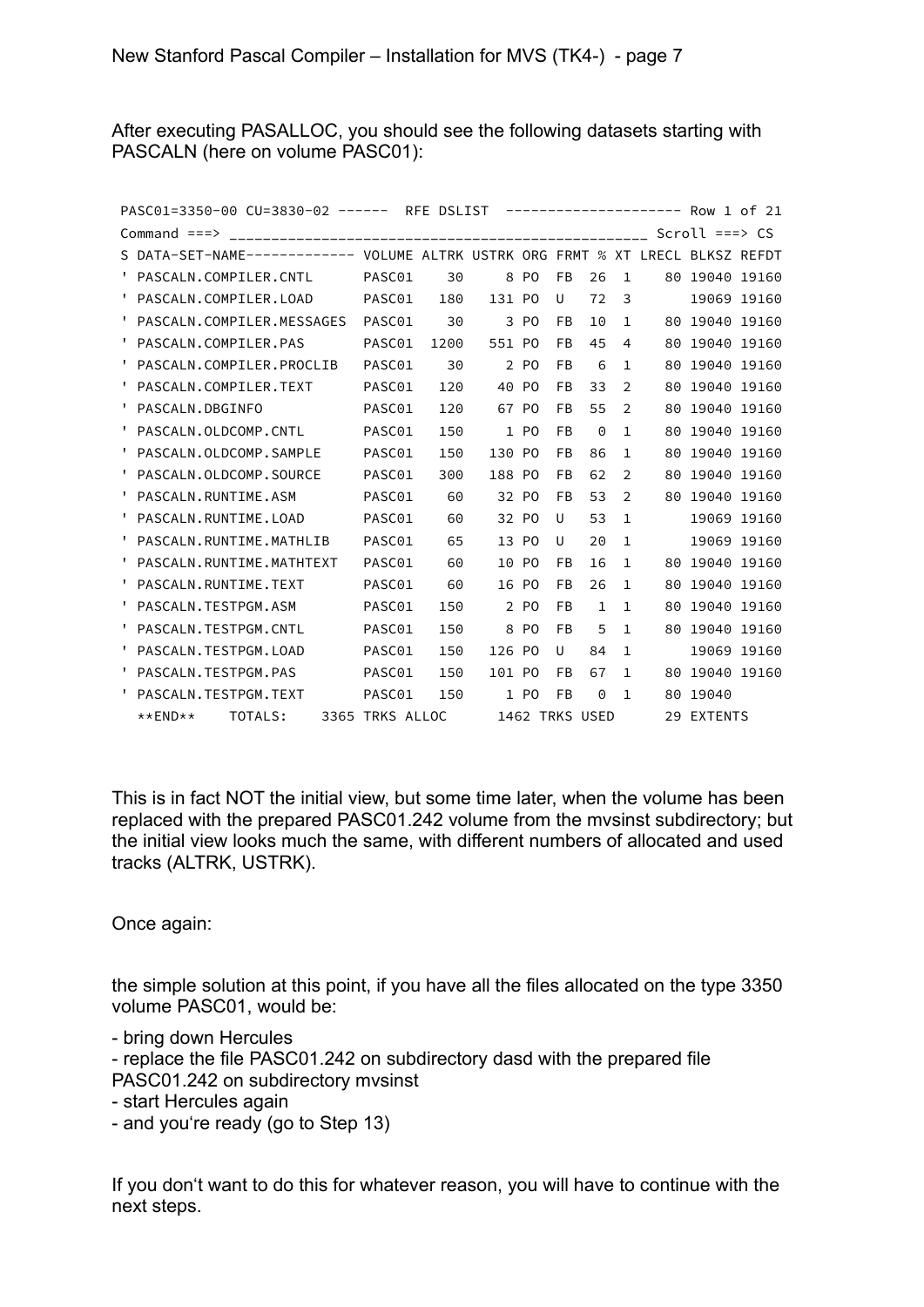### Step 6: Upload the PASDECOD program using the Job PASDECOD

This job compiles and links the ASSEMBLER program PASDECOD, which is used to decode the binary information on the following job (which makes up the Pascal program SPLITMVS).

# Step 7: Run PASLOAD0 (Upload SPLITMVS)

PASLOAD0 transfers some OBJ files to PASCALN.RUNTIME.TEXT; these OBJ files are needed to build the SPLITMVS utility that puts everything in the right place.

These are the OBJ files (old 2017.12 version; PC directory):

| 07.12.2017 23:54   |  | 39.760 PASLIBX.0BJ  |
|--------------------|--|---------------------|
| 07.12.2017 23:54   |  | 31,600 PASMONN.OBJ  |
| 07.12.2017 23:54   |  | 37.680 PASSNAP.OBJ  |
| 07.12.2017 23:54   |  | 17.760 PASUTILS.OBJ |
| $07.12.2017$ 23:54 |  | 10.800 SPLITMVS.OBJ |
|                    |  |                     |

PASCALN.RUNTIME.TEXT should look similar to this after PASLOAD0:

|            |        |                   |                                                                                                   |  | Scroll $==$ > C |  |
|------------|--------|-------------------|---------------------------------------------------------------------------------------------------|--|-----------------|--|
|            |        |                   | NAME           TTR     VV.MM    CREATED            CHANGED            INIT    SIZE     MOD     ID |  |                 |  |
| . PASLIBX  | 000101 |                   |                                                                                                   |  |                 |  |
| . PASMONN  | 000301 |                   |                                                                                                   |  |                 |  |
| . PASSNAP  | 000401 |                   |                                                                                                   |  |                 |  |
| . PASUTILS | 000601 |                   |                                                                                                   |  |                 |  |
| . SPLITMVS | 000603 |                   |                                                                                                   |  |                 |  |
| **FND**    | 000604 | 2017-12-07 PUB001 | MOD                                                                                               |  | IBMOSVS2        |  |
|            |        |                   |                                                                                                   |  |                 |  |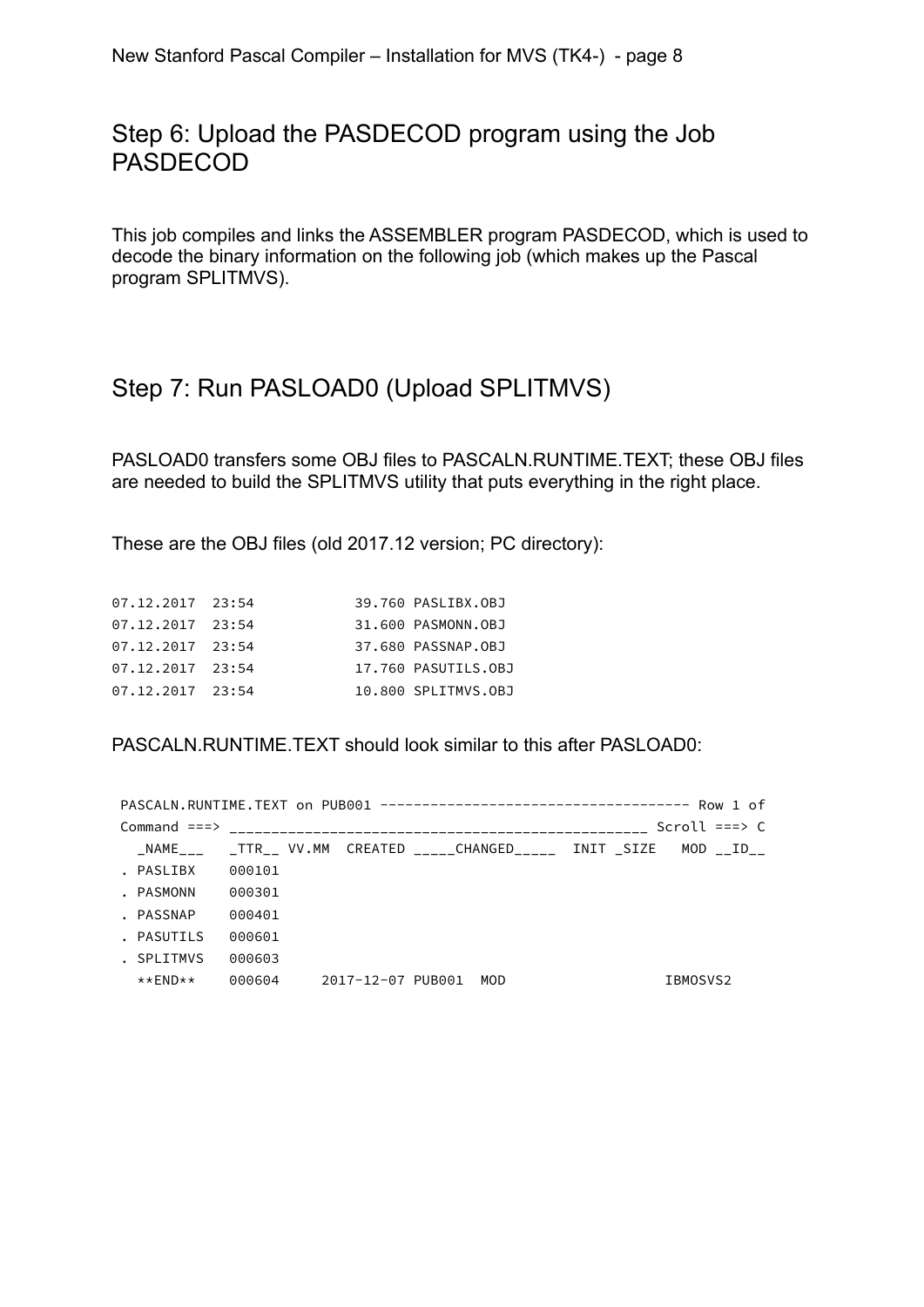### Step 8: Run PASINST1 to build the SPLITMVS load module

The Job PASINST1 builds the SPLITMVS load module from the OBJ files in PASCALN.RUNTIME.TEXT. This should be a no-brainer and complete with RC = 0.

SPLITMVS will be used in PASLOAD1, 2 and 3 (see later) and put everything at the right place.

SPLITMVS is a Pascal program, BTW. If you complete the installation successfully, you will see the source code of SPLITMVS on PASCALN.TESTPGM.PAS.

# Step 9: Run the Jobs PASLOAD1, PASLOAD2 and PASLOAD3 (SPLITMVS) to put everything at the right place

The jobs PASLOAD1, PASLOAD2 and PASLOAD3 run the Pascal program SPLITMVS. The jobs contain large instream data sets; SPLITMVS reads this data and builds (many) small members from this information and puts them at the right places.

| $PASLOAD1.JOB - contains the compiler and the runtime (mandatory)$        |
|---------------------------------------------------------------------------|
| PASLOAD2.JOB – contains test programs and job control to compile them     |
| PASLOAD3.JOB – contains older versions of the compiler (1979, 1982, 2012) |
| and more sample programs                                                  |

only PASLOAD1.JOB is really mandatory to run and test the compiler.

If PASLOAD1 (PASLOAD2, PASLOAD3) completes successfully, the most critical part of the installation is done.

Caution: I observed situations where PASLOAD1 – for example – terminated before all files from the input have been transferred. In this case I had to examine the job output, make sure, up to which file the transfer was successful, edit the PASLOAD1 job so that the rest will be transferred and restart the PASLOAD1 job once again. I had to repeat this three or four times in certain cases, until the whole PASLOAD1 job was installed succesfully.

Watch out for the ++FILE headers in the input stream which mark the beginning of a new file.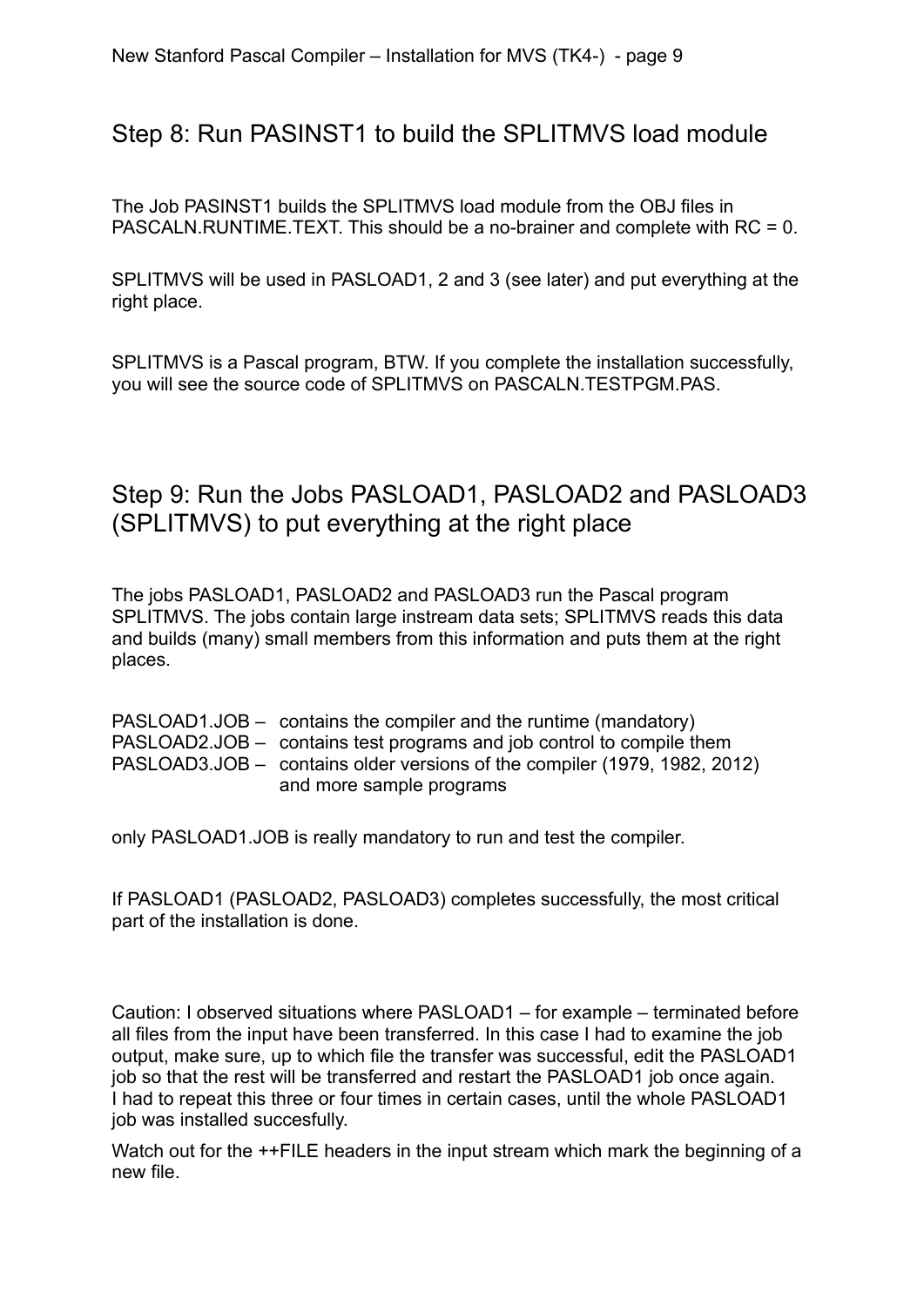#### Step 10: Run Job PASINST2 to complete the installation

The job PASINST2 builds load modules from different TEXT objects, including the load modules for the two compiler passes (PASCAL1 and PASCAL2).

The first steps of PASINST2 show a return code of 8, which is OK, but the last two steps should return zero:

```
 J E S 2 J O B L O G
10.17.33 JOB 158 $HASP373 PASCALNI STARTED - INIT 1 - CLASS A - SYS TK4-
10.17.33 JOB 158 IEF403I PASCALNI - STARTED - TIME=10.17.33
10.17.33 JOB 158 IEFACTRT - Stepname Procstep Program Retcode
10.17.33 JOB 158 PASCALNI LKEDA IEWLF880 RC= 0008
10.17.33 JOB 158 PASCALNI LKEDB IEWLF880 RC= 0008
10.17.33 JOB 158 PASCALNI LKEDC IEWLF880 RC= 0008
10.17.33 JOB 158 PASCALNI LKEDD IEWLF880 RC= 0008<br>10.17.33 JOB 158 PASCALNI LKEDE IEWLF880 RC= 0008<br>10.17.33 JOB 158 PASCALNI LKED1 IEWLF880 RC= 0000<br>10.17.33 JOB 158 PASCALNI LKED2 IEWLF880 PC= 0000
10.17.33 JOB 158 PASCALNI LKEDE
10.17.33 JOB 158 PASCALNI LKED1
10.17.33 JOB 158 PASCALNI LKED2 IEWLF880 RC= 0000
10.17.33 JOB 158 IEF404I PASCALNI - ENDED - TIME=10.17.33
10.17.33 JOB 158 $HASP395 PASCALNI ENDED
```
After this final installation step, the load libraries PASCALN.COMPILER.LOAD and PASCALN.RUNTIME.LOAD should contain the executable modules (PASCALN.COMPILER.LOAD: the two compiler passes PASCAL1 and PASCAL2 and PASCALN.RUNTIME.LOAD: 5 executable objects, which are linked to the applications as needed).

## Step 11: Copying Compiler procedures to SYS2.PROCLIB

There are five JCL procedures to support the work with Stanford Pascal:

- **PASNC** (compile and create FB 80 object file in TEXT dataset),
- **PASNCG** (compile and go, doesn't create any objects),
- **PASNCL** (compile and link, creates load module in LOAD dataset),
- **PASNCLG** (compile, link and go, creates load module in LOAD dataset).

These five procedures are distributed in file **PASCALN.COMPILER.PROCLIB**.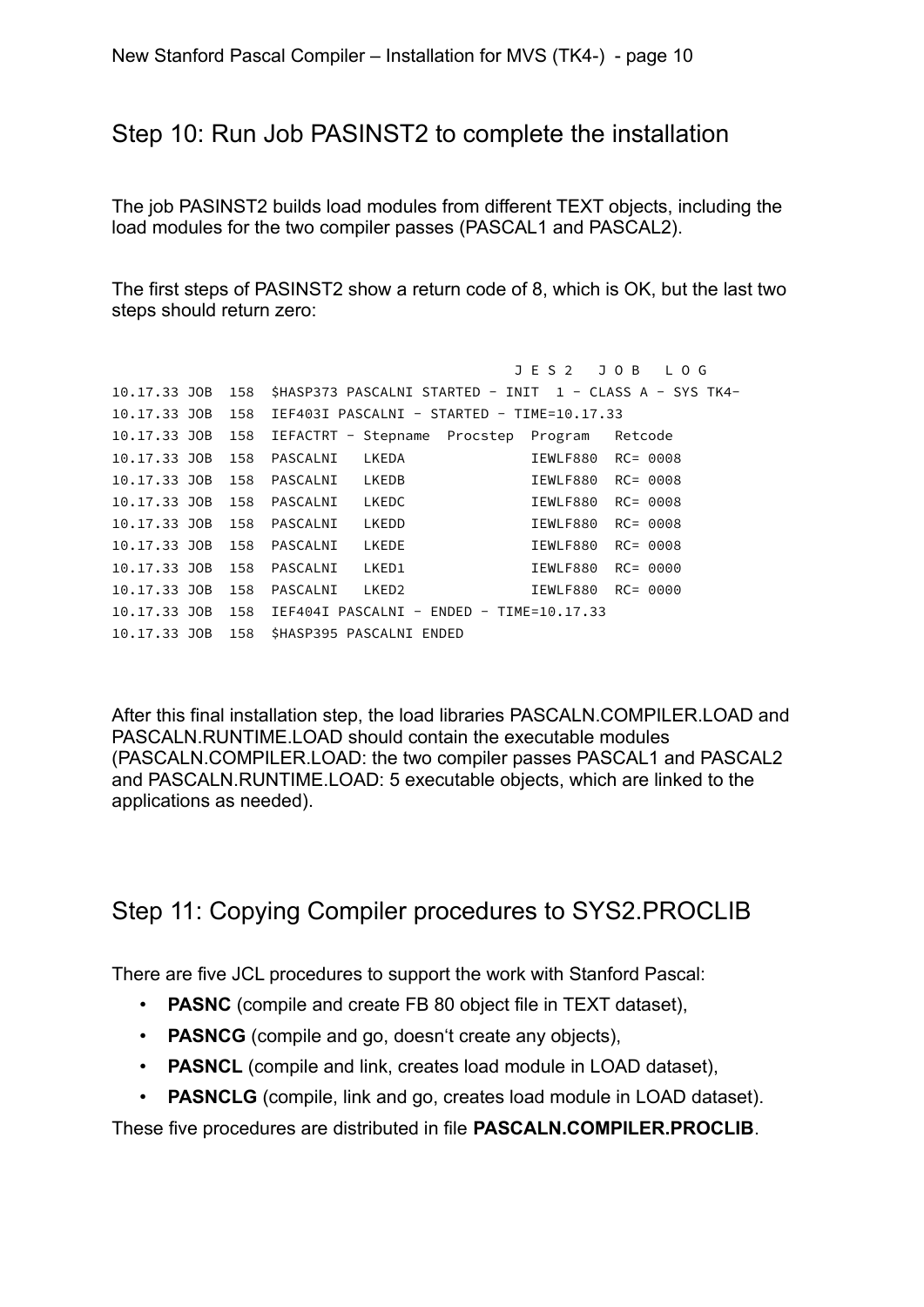I strongly suggest that you copy these five members to **SYS2.PROCLIB**, so that you can call them from everywhere.

These is another procedure **PAS1982T**, which can be used to run the **1982 McGill version** of the compiler. It can be used to compare this old version to the actual version. I had to do this sometimes to look if certain errors were already present in the 1982 version, or if I have inserted them. But to use the 1982 compiler, you will have to compile it before, using the actual compiler.

The **1979 Stanford version**, which is present on the distribution, too, does not compile with the actual compiler, but it is present in executable form elsewhere on TK4-.

### Step 12: Troubleshooting – Known problems

a) With z/OS, the module name of the linkage editor is **IEWL**; IEWLF880 will not work

b) The compiler needs the Fortran library **SYS1.FORTLIB** for certain subroutine calls (SIN, SQRT etc.). To reduce this Fortran dependency, I removed SYS1.FORTLIB from the compiler procedures and inserted **PASCALN.RUNTIME.MATHLIB** instead.

So: on TK4- (Hercules), you should **copy SYS1.FORTLIB to PASCALN.RUNTIME. MATHLIB**. Same goes for a z/OS installation.

If you don't have a SYS1.FORTLIB on your system, you could build one from **PASCALN.RUNTIME.TEXT(MATHLIB)**; this is distributed with PASLOAD1 and is a image of SYS1.FORTLIB in **XMI format**. There is a Job called PASFORTL on PASCALN.COMPILER.CNTL, which builds the PASCALN.RUNTIME.MATHLIB from this XMI file.